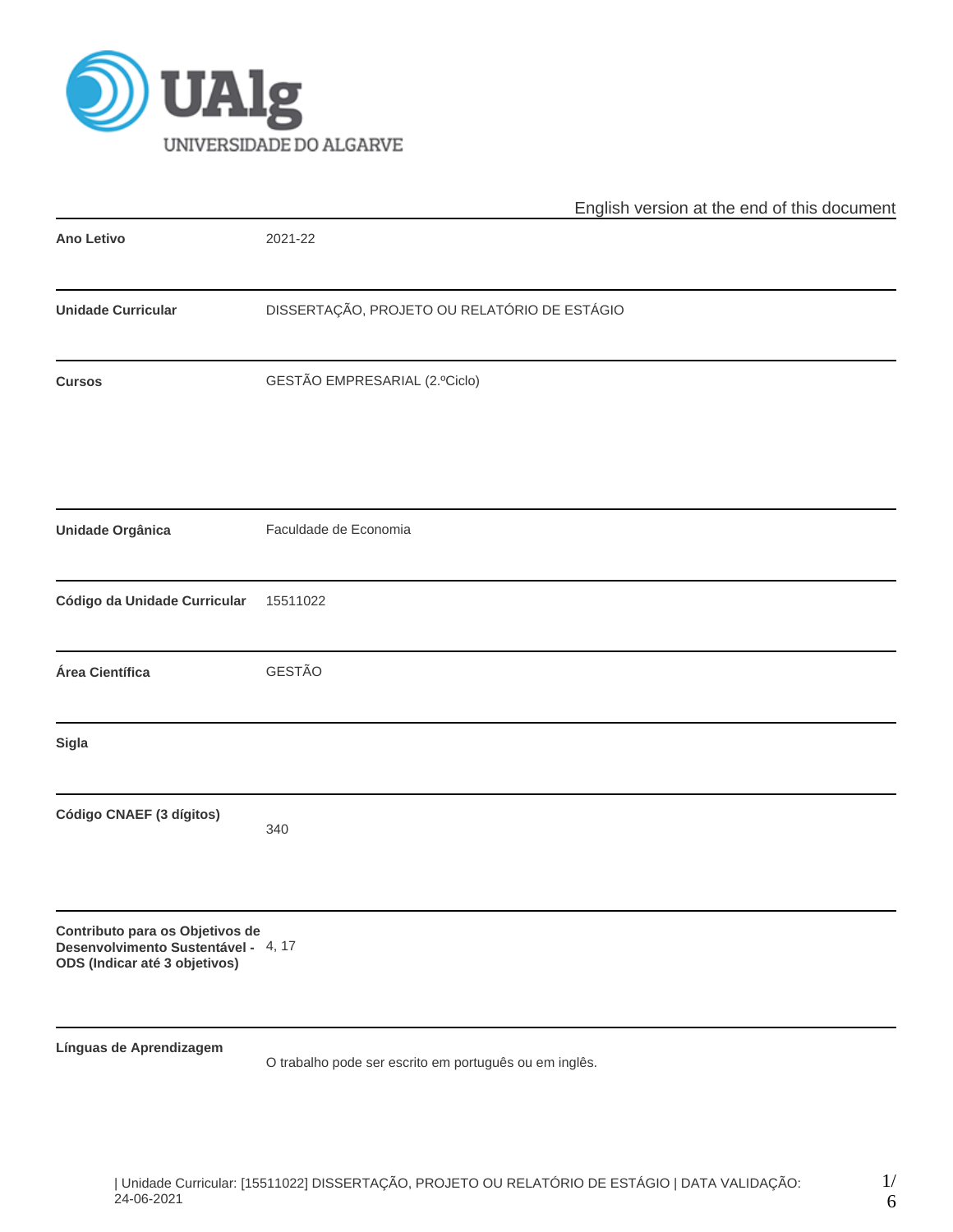

**Modalidade de ensino**

Em regime de acompanhamento pelo orientador ou orientadores.

**Docente Responsável <b>Eugénia Maria Dores Maia Ferreira** 

| <b>DOCENTE</b>                    | <b>TIPO DE AULA</b> | <b>TURMAS</b> | <b>TOTAL HORAS DE CONTACTO (*)</b> |  |  |
|-----------------------------------|---------------------|---------------|------------------------------------|--|--|
| Eugénia Maria Dores Maia Ferreira |                     |               | 40O <sup>-</sup>                   |  |  |

\* Para turmas lecionadas conjuntamente, apenas é contabilizada a carga horária de uma delas.

| <b>ANO</b> | <b>PERIODO DE FUNCIONAMENTO*</b> | <b>HORAS DE CONTACTO</b> | <b>HORAS TOTAIS DE TRABALHO</b> | <b>ECTS</b> |
|------------|----------------------------------|--------------------------|---------------------------------|-------------|
| つ0         |                                  | 40OT                     | 1680                            | 60          |

\* A-Anual;S-Semestral;Q-Quadrimestral;T-Trimestral

# **Precedências**

Sem precedências

## **Conhecimentos Prévios recomendados**

A inscrição na unidade curricular de Dissertação só pode ser efectuada caso o aluno complete com sucesso um certo número de ECTS no primeiro ano do seu plano de estudos. Este limite definir-se-á com base no Regulamento de 2.º e 3.ºs ciclos da Universidade do Algarve em articulação com o Regulamento de Avaliação de 2º ciclos da Faculdade de Economia.

## **Objetivos de aprendizagem (conhecimentos, aptidões e competências)**

Aprofundamento de conhecimentos adquiridos durante o primeiro ano e desenvolvimento de conhecimentos complementares, nomeadamente aptidões de investigação.

## **Conteúdos programáticos**

N/A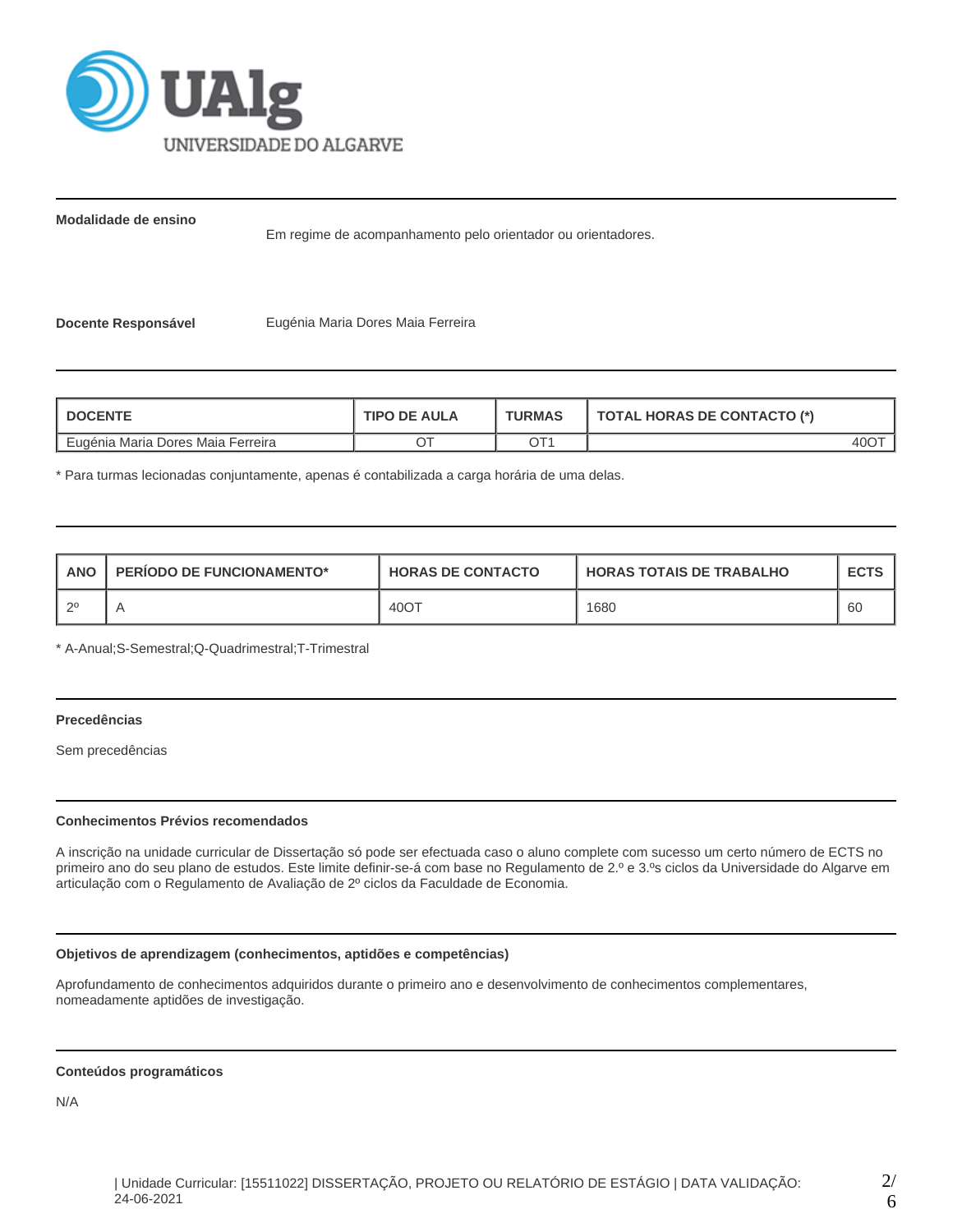

# **Metodologias de ensino (avaliação incluída)**

O trabalho do aluno será acompanhado pelo seu orientador. A admissão a provas, constituição do júri, aceitação do trabalho e ato público de defesa da dissertação são de acordo com o previsto no Regulamento de 2.º e 3.ºs ciclos da Universidade do Algarve em articulação com o Regulamento de Avaliação de 2º ciclos da Faculdade de Economia.

## **Bibliografia principal**

N/A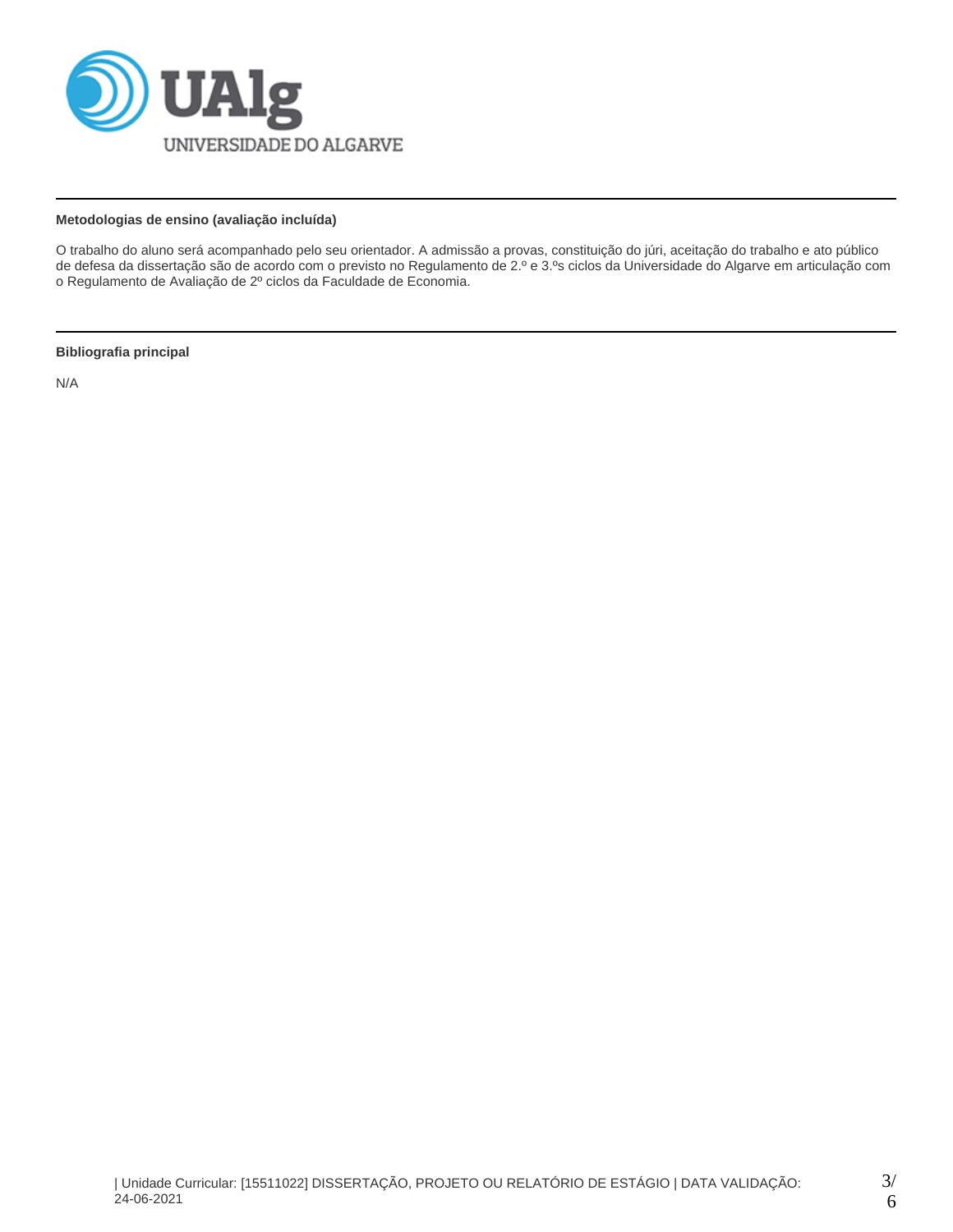

| <b>Academic Year</b>                                                                                   | 2021-22                                              |
|--------------------------------------------------------------------------------------------------------|------------------------------------------------------|
| <b>Course unit</b>                                                                                     | DISSERTATION, PROJECT OR PLACEMENT FINAL REPORT      |
| <b>Courses</b>                                                                                         | <b>BUSINESS MANAGEMENT</b><br>Common Branch          |
| <b>Faculty / School</b>                                                                                | THE FACULTY OF ECONOMICS                             |
| <b>Main Scientific Area</b>                                                                            |                                                      |
| Acronym                                                                                                |                                                      |
| <b>CNAEF</b> code (3 digits)                                                                           | 340                                                  |
| <b>Contribution to Sustainable</b><br><b>Development Goals - SGD</b><br>(Designate up to 3 objectives) | 4, 17                                                |
| Language of instruction                                                                                | Portuguese or English.                               |
| <b>Teaching/Learning modality</b>                                                                      | Supervised research to be undertaken by the student. |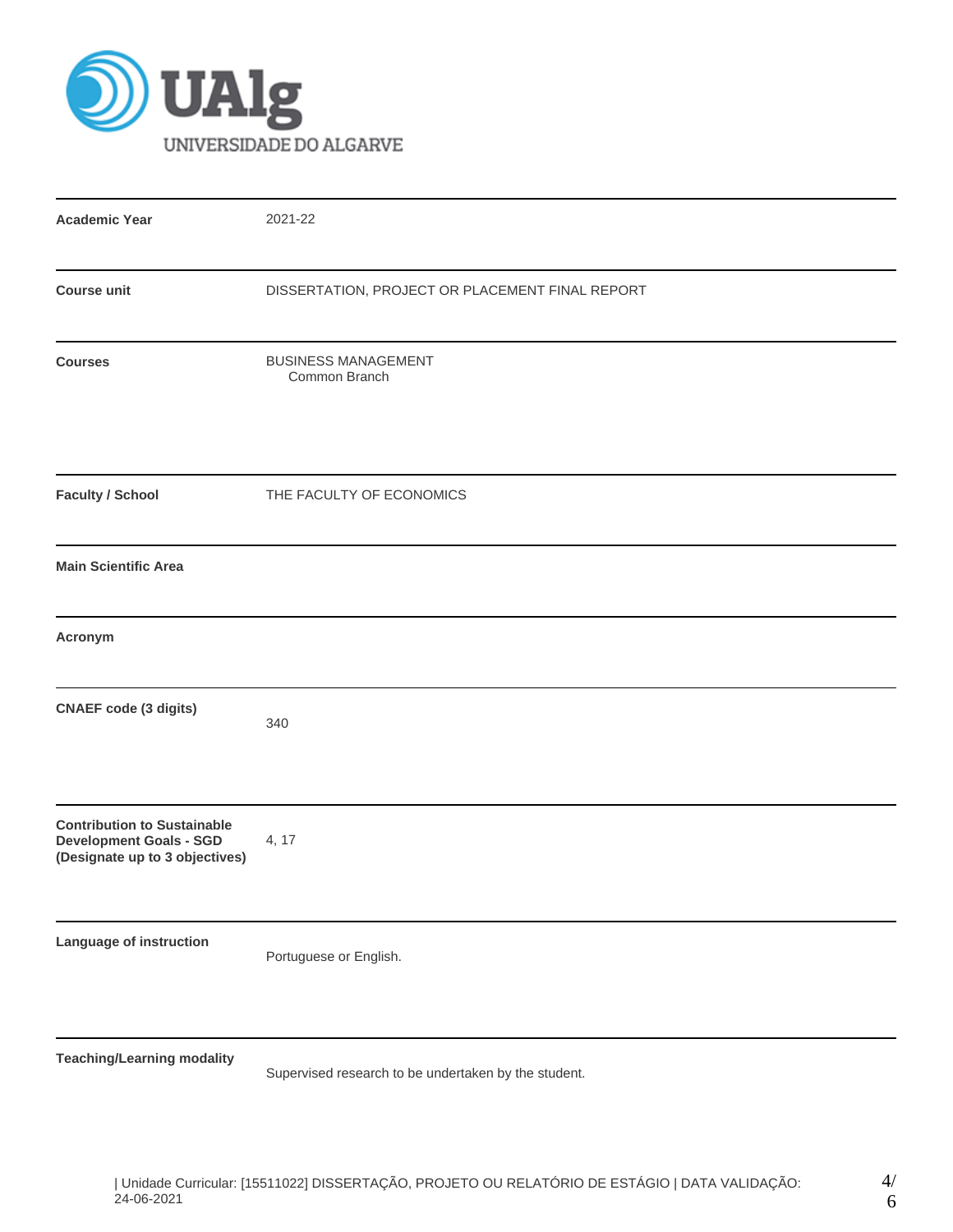

**Coordinating teacher** Eugénia Maria Dores Maia Ferreira

| Teaching staff                    | ™уре    | <b>Classes</b>           | Hours (*) |
|-----------------------------------|---------|--------------------------|-----------|
| Eugénia Maria Dores Maia Ferreira | ⌒⊤<br>◡ | $\bigcap$ T <sub>1</sub> | 40O       |

\* For classes taught jointly, it is only accounted the workload of one.

| Cont |    | <b>TD</b> |    | <u>те</u> | -  |    |      | otal       |
|------|----|-----------|----|-----------|----|----|------|------------|
|      | ıc | н۷<br>    | IЮ | IЮ        | ШC | ۱л | -lic | 1000<br>οU |

T - Theoretical; TP - Theoretical and practical ; PL - Practical and laboratorial; TC - Field Work; S - Seminar; E - Training; OT - Tutorial; O - Other

#### **Pre-requisites**

no pre-requisites

## **Prior knowledge and skills**

Students must complete a number of ECTS in their first year in order to be eligible to continue into their dissertation period. Please refer to the Regulamento de 2.º e 3.ºs ciclos da Universidade do Algarve and the Regulamento de Avaliação de 2º ciclos da Faculdade de Economia for details.

## **The students intended learning outcomes (knowledge, skills and competences)**

Students should be able to deepen their understanding about the key aspects covered in the taught part of the Master. Further, students are expected to develop their skills in doing scientific research.

#### **Syllabus**

N/A

## **Teaching methodologies (including evaluation)**

Students must by supervised by a University of Algarve member. The dissertation acceptance, public act of dissertation defense and jury composition are regulated in Regulation of the 2nd and 3rd cycles of the University of Algarve and Evaluation Regulation of the 2nd cycle of Faculty of Economics.